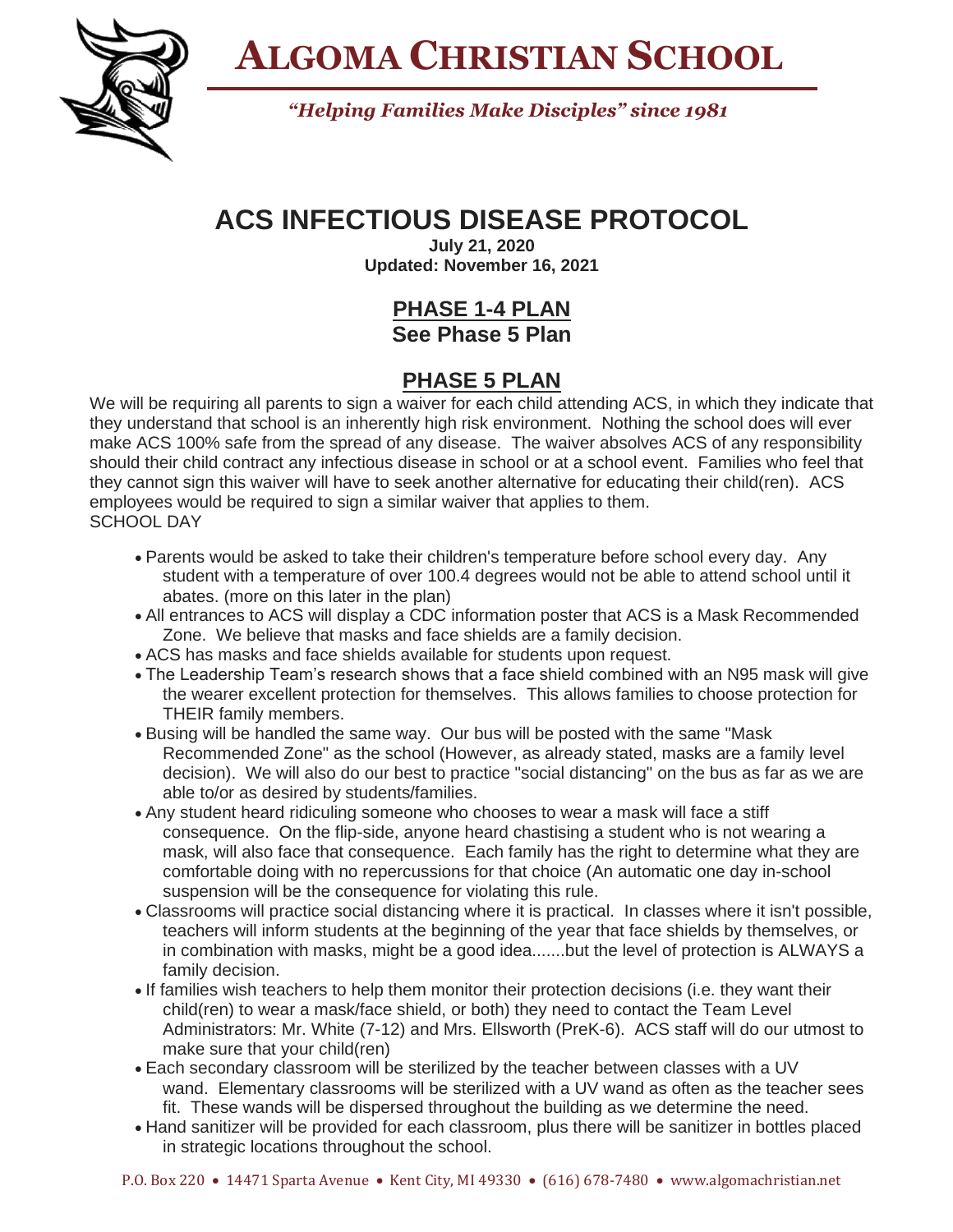- ACS has also procured a spray hand sanitizer/surface sanitizer. We will be making sure that this is available for teachers to use.
- Students eating lunch will practice social distancing. Again, students (families) may choose what they feel comfortable with. We will continue to use the gym for secondary lunch. Mr. Quinlan monitors that area. Elementary students eat their lunches in their rooms.
- ACS will also have a "sneeze shield" in place at the lunch/concessions windows, inside and outside.

#### **WEEKNIGHTS**

- WeeKnights will occupy the area just west of Mrs. Ellsworth's room and just west of the corner of the elementary and WeeKnight's hallway. All WeeKnights rules will apply west of that line.
- WeeKnights will be asked to comply with the health rules that apply to them.
- It should be noted that WeeKnights is not considered a "Public Area" according to the governor's standards, since it is a daycare.

#### VISITORS

- All visitors to ACS (with the exception of WeeKnights parents, grandparents, ets) will need to enter the school through the main entrance by the gym and then report to the main office. Main office staff will handle transfer of lunches, etc., to students and they will also get students and bring them back to the office to meet with whomever is there to get them. Elementary parents will need to enter through the secondary entrance during the school day.
- Drop off for the beginning of the school day and pick-up at the end of the school day will continue as normal.

#### SPORTING EVENTS

- Sports seasons will proceed as normal for the teams. If you choose to let your child play sports you are choosing a more "high risk" environment. That is the nature of sports.
- Student athletes will be required to have their own water bottles. Drinking from fountains will be highly discouraged.
- The sports seasons might well be shorter (fewer games) than in previous years. Christian school opponents will likely still play, but public school opponents might cancel games, either at the beginning of a season, or unexpectedly during the season. We will need to be flexible in our expectations, and understanding of the problems Mr. Delgado will face as he (and I) deal with this situation.
- Spectators will be informed by posted signs that at our athletic facilities are "Face Shield/Mask Recommended" zones. Again, I stress, face shields/masks are a family level decision. Spectators will also be asked to practice social distancing as much as they are able.
- The school will NOT police social distancing, there is just no way to accurately do that.

#### PROTOCOLS FOR SICK STUDENTS/STAFF

- Students who are retained at home by parents due to illness will require 24 hours after their temperature drops before returning to school. Communication between parents/teacher, or student/teachers will be required to figure out the homework situation (In other words, this will proceed as it has in the past.......the student is sick......talk to the teacher about work.)
- Students who are retained at home by parents and are CONFIRMED to have any infectious disease by a healthcare professional will be required to remain quarantined for the specified